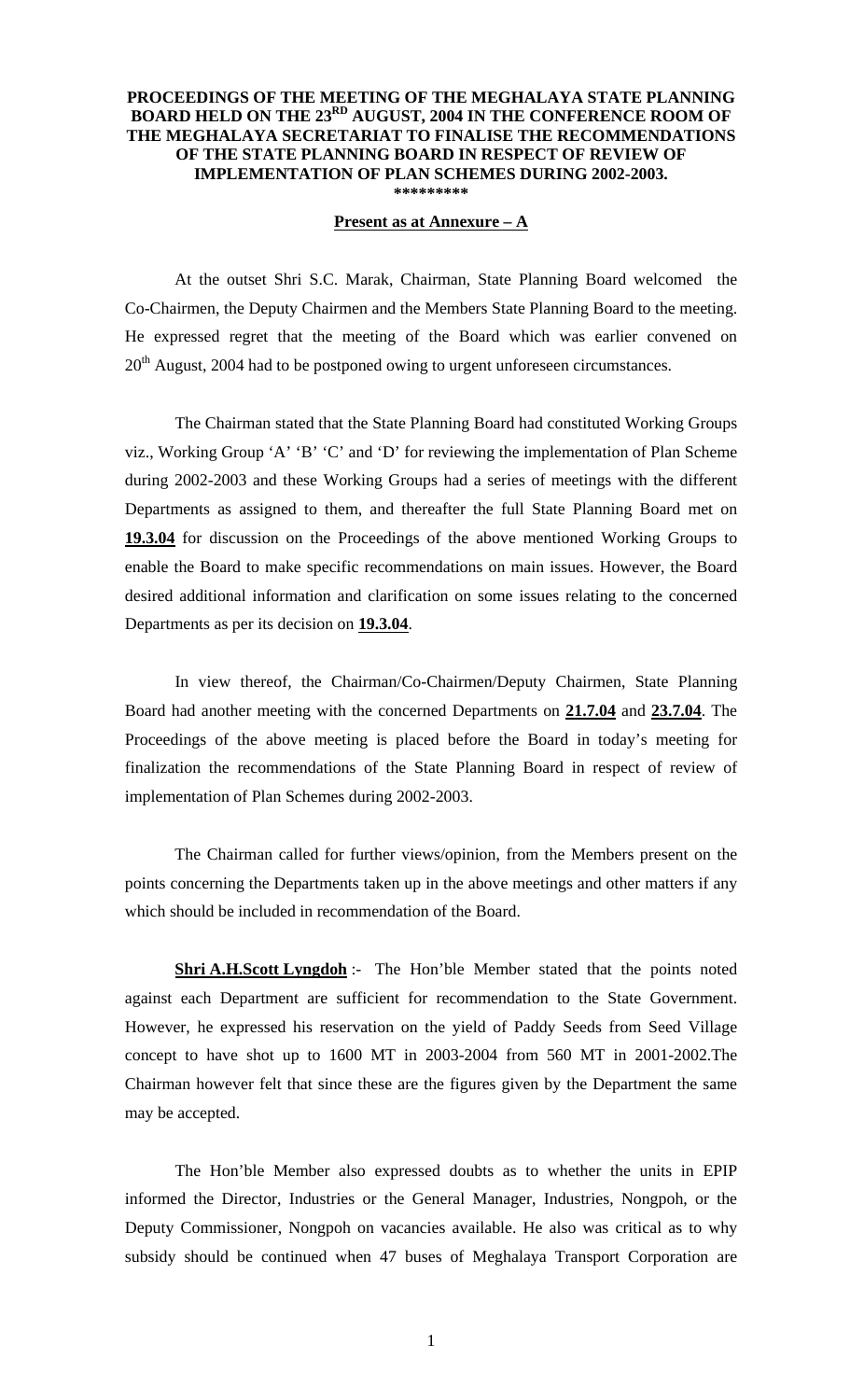running at a loss. Further, he desired a report from the Department on the criteria for Voluntary Retirement Scheme to the 216 employees of the Meghalaya Transport Corporation.

 The Chief Secretary informed that about Rs.31 crores will be provided by the State Government for Voluntary Retirement Scheme of Meghalaya Transport Corporation employees and the process is targetted to be completed by December, 2004.

 **Shri P.T.Sawkmie** :- The Co-Chairman brought to the attention of the Board as to whether Government may think in terms of free power to rural areas as being done in some states viz., Andhra Pradesh etc. The Chief Secretary pointed out that these moves by some states have in fact ruined their respective state's economy. He further informed that about 61% of villages in Meghalaya have a population of 200 or less and about 51% with a population of 100 or less. The Power Department will have to spend about Rs.15 to Rs.18 lakhs to electrify a village.

 To a query on low allotment of funds from DONER the Chief Secretary admitted that the works in Garo Hills were affected severely in the last decade which explained the reason for not being able to project the various schemes needed for the entire state under NLCPR

 The Co-Chairman felt that the Govt. should devise policies to ensure that the State gets more fund in consummeration with other N.E.States.

**Dr. E.D. Thomas** :- The Hon'ble Member was of the opinion that the operation of 16 School Buses by Meghalaya Transport Corporation should not be discontinued, as among other things this would further enhanced the traffic problem in the city. The Board felt that the operation of School Buses by Meghalaya Transport Corporation may be reviewed by the State Government.

**Shri P.J.Bazeley, Chief Secretary** :- The Chief Secretary endorses the Seed Village Concept of Agriculture Department as the community is taken into consideration for involvement in the activities of the Government

 On Revolving Fund, the Chief Secretary stated that though the State Government is committed to this, the Accountant General was averse to the idea of a Revolving Fund in a Government Department. However with the amendment of the FR/SR/Treasury Rules the matter could be resolved in the near future. On Education, the Chief Secretary stated that a serious effort will be made for making funds available to the scheme of Midday Meal provided that seepages should be checked. On PHE, he stated that underground water is being explored besides the utilization of surface water practiced since time immemorial. It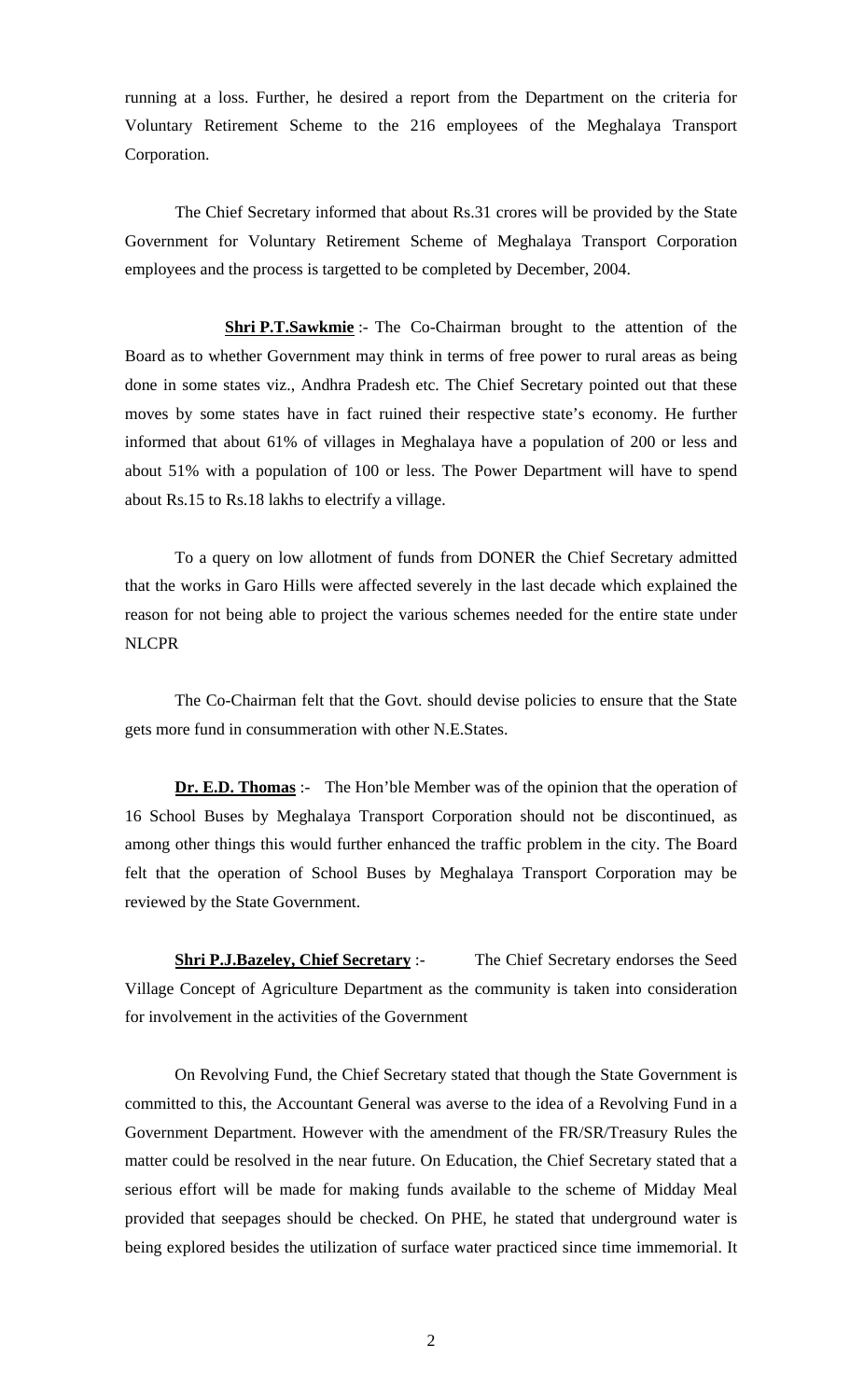was also informed that a scheme is being taken up for treatment of the seven sources of water in Shillong.

 On Industries, the Chief Secretary was hopeful that revenue will increase after the exemption period is over. On Power, the Chief Secretary stated that Meghalaya is now a power deficit state by 200 Megawatt. However, he pointed out that the project on the pipeline to meet this deficiency are (i) Leishka Stage-II, (ii) Umngot Stage-II and (iii) Kynshi Project. Even the project of Leishka – Myntdu project is targetted to be completed at the shortest time possible. The Chief Secretary also informed of Express Highways of power from Misa to Byrnihat and Silchar to Byrnihat.

 The Board also expressed concern over the rating by India Today which listed Meghalaya lowest in terms of Law and Order, Health situation etc. among the states in the country. Expressing doubts as to the source of statistics of the magazine the Chief Secretary informed that the State Government is preparing a State Development Report and a Human Development Report in this respect. He also assured the Board that all possible steps would be taken to the get the Government machinery strengthened. The Hon'ble Member Shri E.D. Thomas informed that a panel is being formed to study the above India Today report and the observation will be shared with the State Government.

The meeting ended with a vote of thanks from the Chair.

 Sd/-  **(S.C.Marak), Chairman, State Planning Board.**